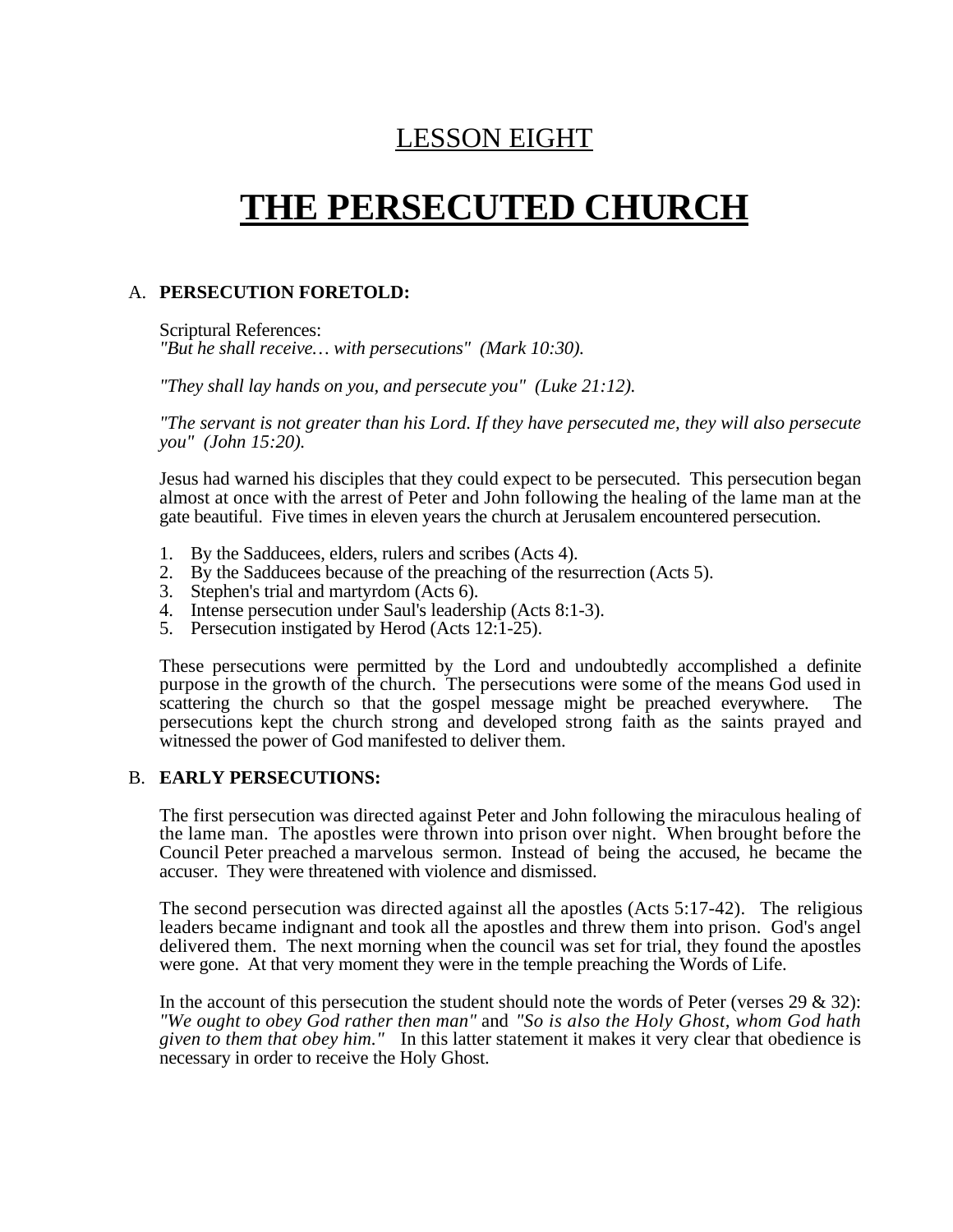The wisdom of Gamaliel (Paul's teacher) should also be noted. When the council heard Peter they were convicted deeply and began to plan how to kill the apostles. However, Gamaliel gave them splendid advice. *"Let them alone: for if this counsel or this work be of men, it will come to naught: But if it be of God, ye cannot overthrow it; lest haply ye be found against God."*

#### C. **THE PERSECUTION BY KING HEROD (Acts 12:1-25):**

King Herod brought this fifth persecution upon the church. This Herod was Herod Agrippa I, the grandson of Herod the Great who was the king when Jesus was born. He had cultivated the good will of the Jews by observing their customs.

In order to further win the favor of the Jews, Herod had James the brother of John killed. He had the head of James cut off, a similar death to that of John the Baptist. It should be noted that of the apostles, one of these brothers was the first to be killed, the other, John, was the last to die.

When Herod saw that this pleased the Jews, he proceeded to seize Peter planning to kill him. However, he did not want to kill him until after the rituals of Passover. The church went to earnest prayer and God delivered Peter the night before his planned execution. Although Peter was to be killed the next day, he was not lying awake worrying. He was sleeping. Herod had taken strict precautions. Two chains and four soldiers (two by his side and two at the door held Peter). In spite of this an angel of the Lord delivered Peter.

Peter went to the house where the church was praying. This was the home of Mary, John Mark's mother. Although the church was praying it was difficult to believe that their prayers had been answered. It was so miraculous!

Why did God rescue Peter and allowed James to be slain? We do not know and we must never question the will of God in similar events.

Finally, we should note the horrible death of Herod. The very thing, which he desired, the applause and acclaim of the people brought judgment and death. When the people shouted, "God's voice, not a man's!" Herod accepted this acclaim and died a horrible death. History states that Herod immediately was seized with violent internal pains and he lingered in agony for five days before he finally died.

#### D. **PETER'S DELIVERANCE:**

The story of Peter's deliverance is a wonderful illustration of what God does when He delivers a sinner from sin. This passage of Scriptures makes a wonderful text for a gospel message.

- 1. The sinner's condition is described by Peter's condition in prison bound by chains.
- 2. A light shone first.
- 3. Peter was smitten on the side next to the heart this speaks of conviction.
- 4. He was told to arise this he had to do first.
- 5. Then the chains fell off.
- 6. The Peter was told:
	- (a) Gird thyself,
	- (b) Bind on thy sandals,
	- (c) Put on thy garment,
	- $(d)$  Follow me.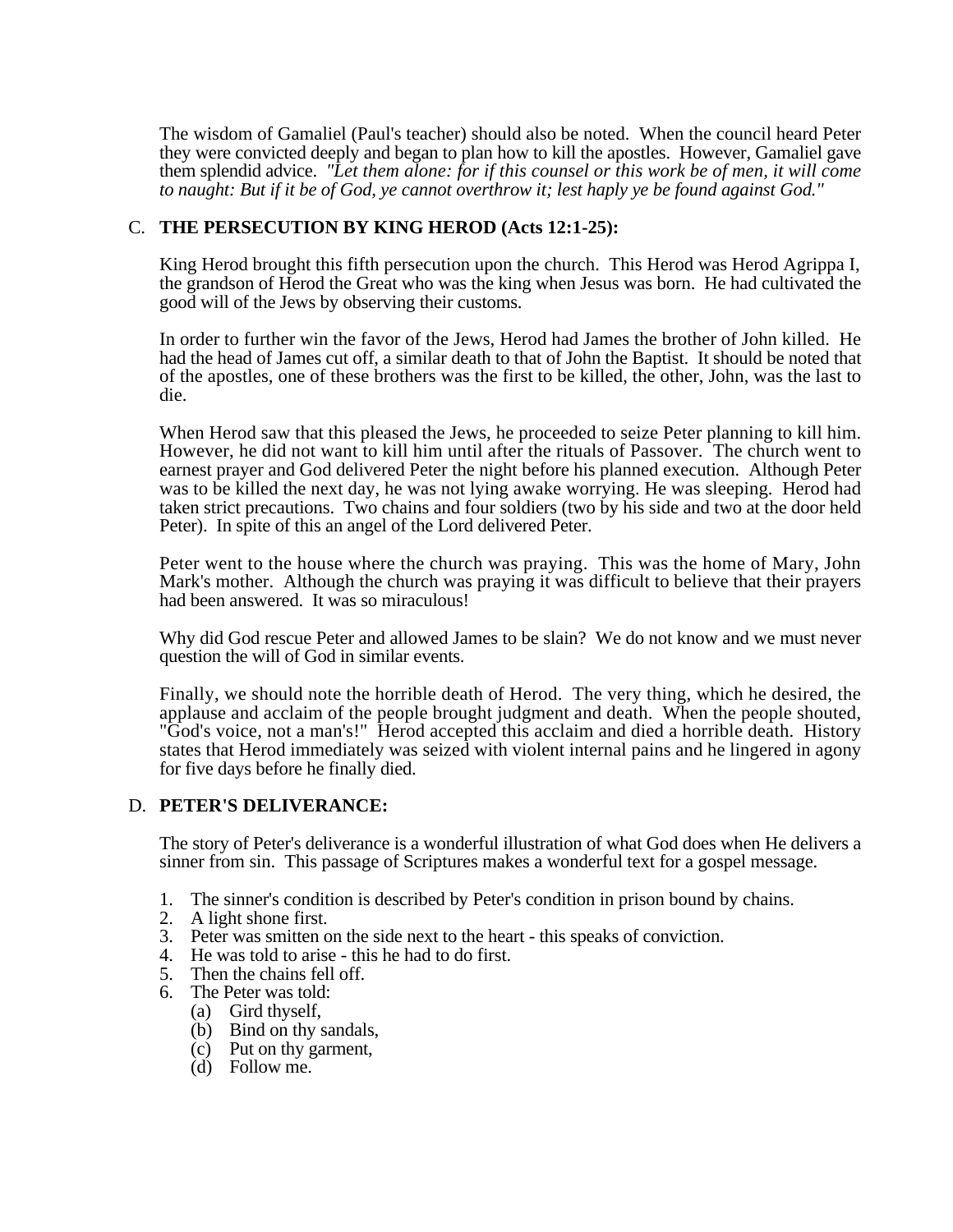- 7. The gate opened on its own accord the magic of the electric eye is not as new as we might think.
- 8. Finally, Peter was able to say; "NOW I KNOW."

#### E. **THE FINAL RECORD OF PETER'S MINISTRY:**

In Acts 12:17 we read "And he departed, and went into another place." Apart from a brief mention of Peter appearing and speaking at the first church council (Acts 15) the above Scripture completes the record of Peter's ministry. He went into another place but nobody knows where he went.

The Roman Catholic Church claims that he went to Rome but there is no proof for that claim. He simply disappears. He had used the keys and unlocked the door to the Kingdom. This is all we need to know regarding the ministry of Peter.